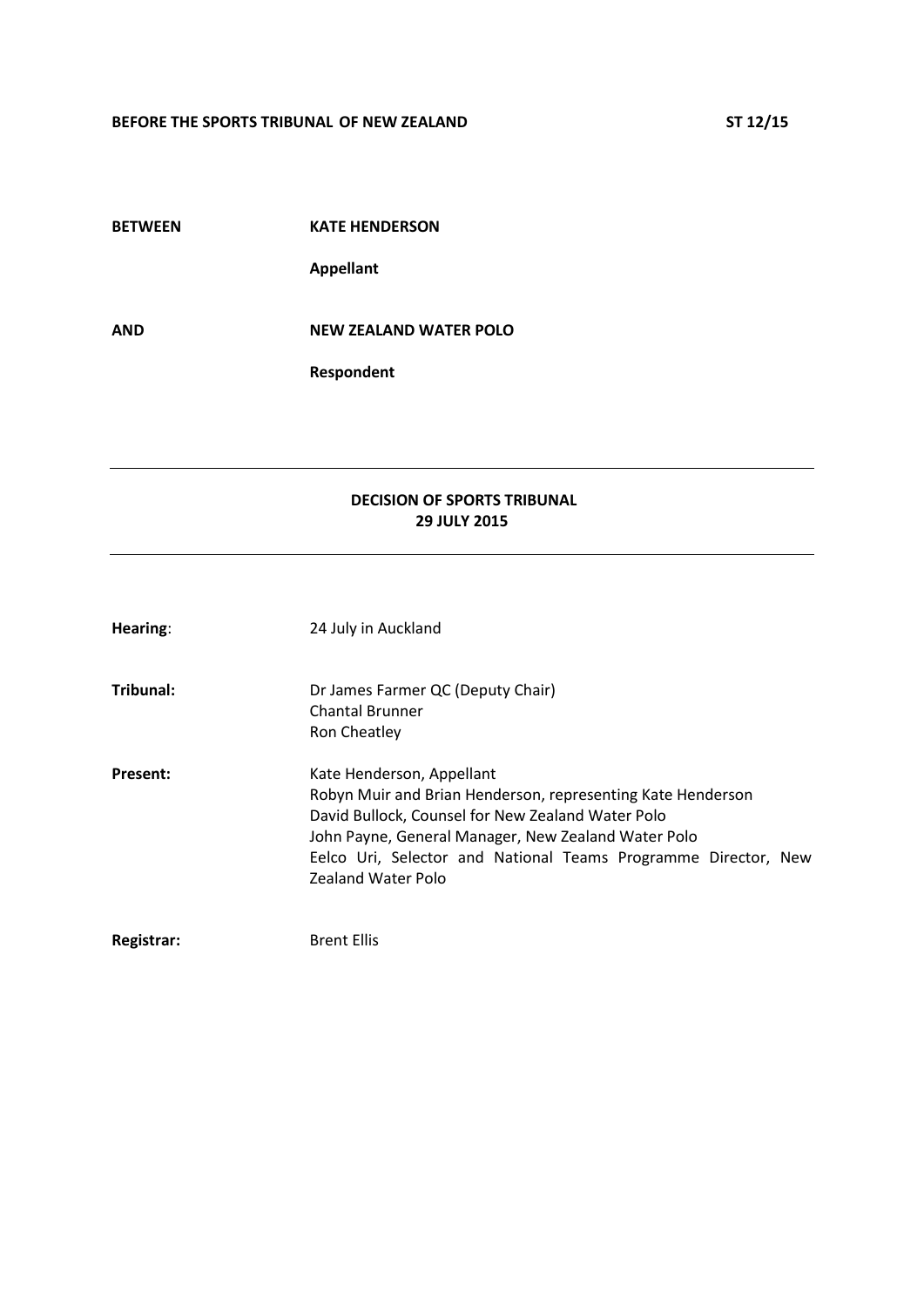## **Introduction**

- 1. Kate Henderson, who is a 20 year old (born 95) water polo player, was not selected for the Under 20 World Championship Team to compete in Greece next month and has appealed that decision to this Tribunal. Following the filing and service of briefs of evidence and written submissions from both sides, a hearing was held on Friday 24 July 2015. Kate was represented, very ably, by her mother and father and New Zealand Water Polo ("NZWP") was represented by counsel. At the hearing, evidence was given by Kate and, for NZWP, John Payne, acting General Manager and a director of NZWP, and by Eelco Uri, National Teams Progamme Director for NZWP and a selector. They were each cross examined and questioned by the Tribunal in turn. In addition, written statements were received without objection from the other two selectors, Attila Biro and Barbara Ipacs, and from Sharon Geary, a member of the NZWP Board. Attila and Barbara are coach and assistant coach respectively of the U20 women's water polo squad.
- 2. Prior to the hearing, a conference was held by the chairman of the Tribunal, Sir Bruce Robertson, who issued a Minute that directed that the appeal must be confined to selection issues and that broader questions of the administration of NZWP which were part of the complaints raised in the appeal could not be the subject of this hearing. This was accepted by the appellant, although the point was made by Robyn Muir, Kate's mother, at the outset that at least part of the motivation for the appeal was to bring about change for the future through better governance and administration.
- 3. In this last respect, two complaints were the manner and terms in which Kate was advised of her non-selection and the lack of any feed-back in the months leading up to the selection decision from the coaches or National Programme Director as to improvements that might be needed by Kate to achieve selection. A further complaint, which was a ground of appeal, concerned the failure of NZWP to comply with its own constitutional requirement to appoint a 4 member selection panel after the last AGM held in March – the Panel only consisted of 3 members and there was no evidence that they had been appointed as contemplated by the Constitution after the last AGM. A further ground of appeal was that the selection decision was made and announced by or at the direction of the Panel before their recommendation had gone to the Board for ratification – as required by the Constitution. Finally, it was suggested that Attila Biro was (or at least may have been) biased against Kate because she had declined to transfer to and compete for the club with which he was associated. This allegation was based on Attila saying to Kate at the time that he advised her that she had not been selected that things might have been different had she played for his club.

## **Grounds of appeal**

4. The questions of selection and appointment of a selection panel are contained in the New Zealand Water Polo Regulations, which are given effect by the Constitution. Relevantly, reg. 7.2 provides: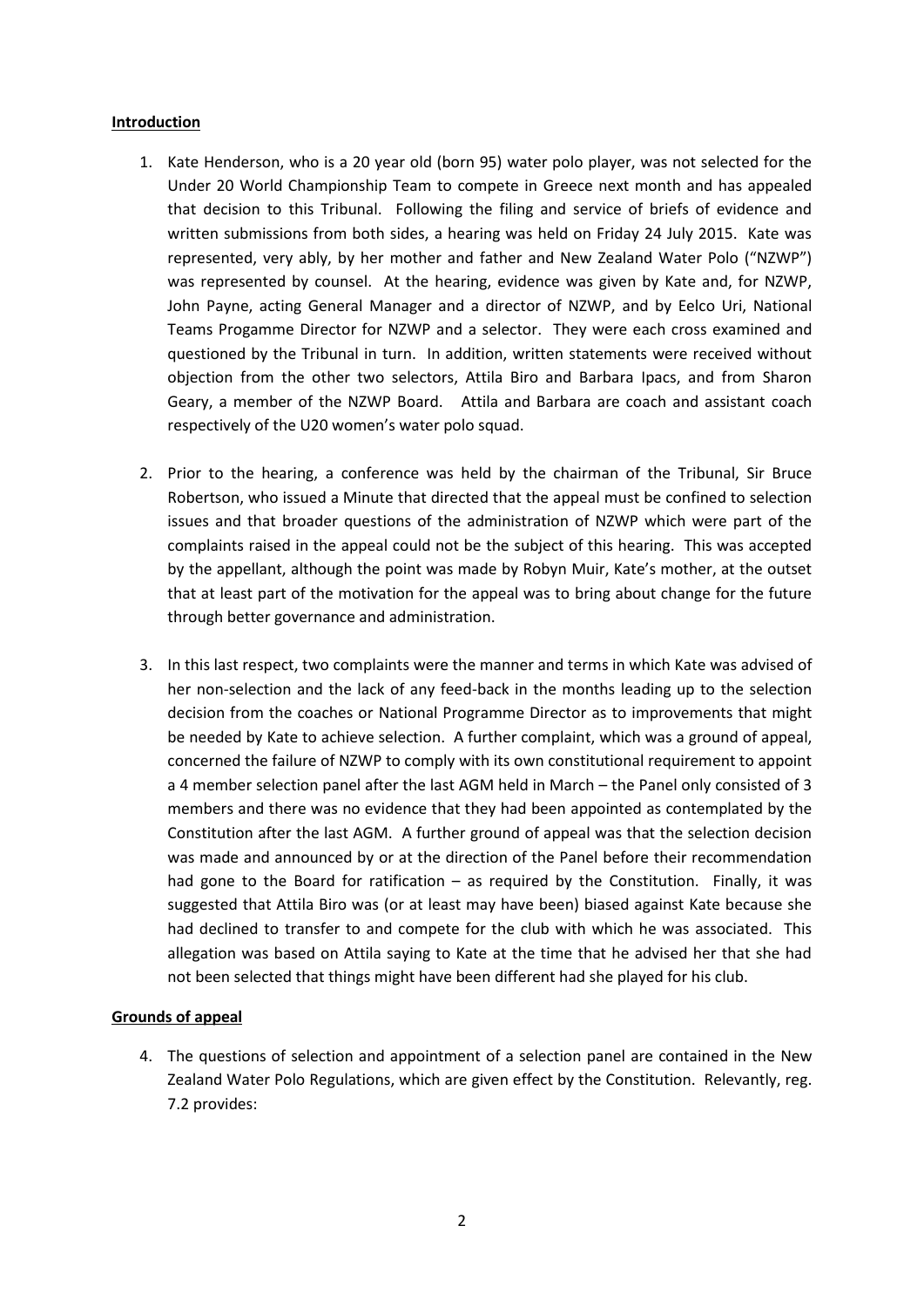- **7.2 Selection of Representative Teams:** Representative teams shall be selected as follows:
	- **7.2.1 Selection Panel:** The Association will annually appoint National Team Selection Panels for each team. These appointments will be made by the Association following the AGM. The Panel for each team will consist of four members: the relevant team Coach, the appointed Assistant team coach (as appropriate), and two other members appointed by the Association on an annual basis. The Team Coach will Chair the Selection Panel.
	- **7.2.2 Submission of Names:** The Panel will consult with any party it deems appropriate in making team selections. This process may include all other currently appointed national team coaches to ensure a continuity of selection and player development. The Panel will forward to the Association its recommendation for ratification at the next Board of Directors meeting. If this timing does not meet the required time frame, recommendations by e-mail or fax with the opportunity to accept / reject within a 72 hour time frame. The Board of Directors reserves the right to overturn a recommendation. Where time is of the essence, the Board of Directors has the right to appoint a representative to approve a team selection within necessary timeframes. All decisions ratified by the Board of Directors are final.
	- **7.2.3 Conflict:** If a member of the selection panel becomes a contender for selection to the relevant team or squad being selected, that member shall automatically cease to be a member of the selection group.
	- **7.2.4 Selection Display:** The names of all selection groups shall be provided to the Centres and the Clubs.

#### **7.2.5 Appeal Process:**

- **7.2.5.1** Any player who is aggrieved by the NZWP selectors' decision not to select them to a national squad or team, may appeal the decision of the selectors to the Sports Disputes Tribunal of New Zealand. The grounds of appeal are limited to:
	- (a) the applicable selection criteria not being properly followed and/or implemented; or
	- (b) the player not being afforded a reasonable opportunity by the selectors to satisfy the applicable selection criteria; or
	- (c) the decision being affected by actual bias; or
	- (d) there being no material on which the decision could reasonably be based.
- 5. In addition, of relevance is the published "Team Selection Policy" which repeats that the Board will annually appoint a 4 member Team Selection Panel for each team. That Panel is to consist of "the relevant team Coach, the appointed Assistant team coach (as appropriate), and two others appointed by the Board on an annual basis" (clauses. 2.3, 2.4). The Panel is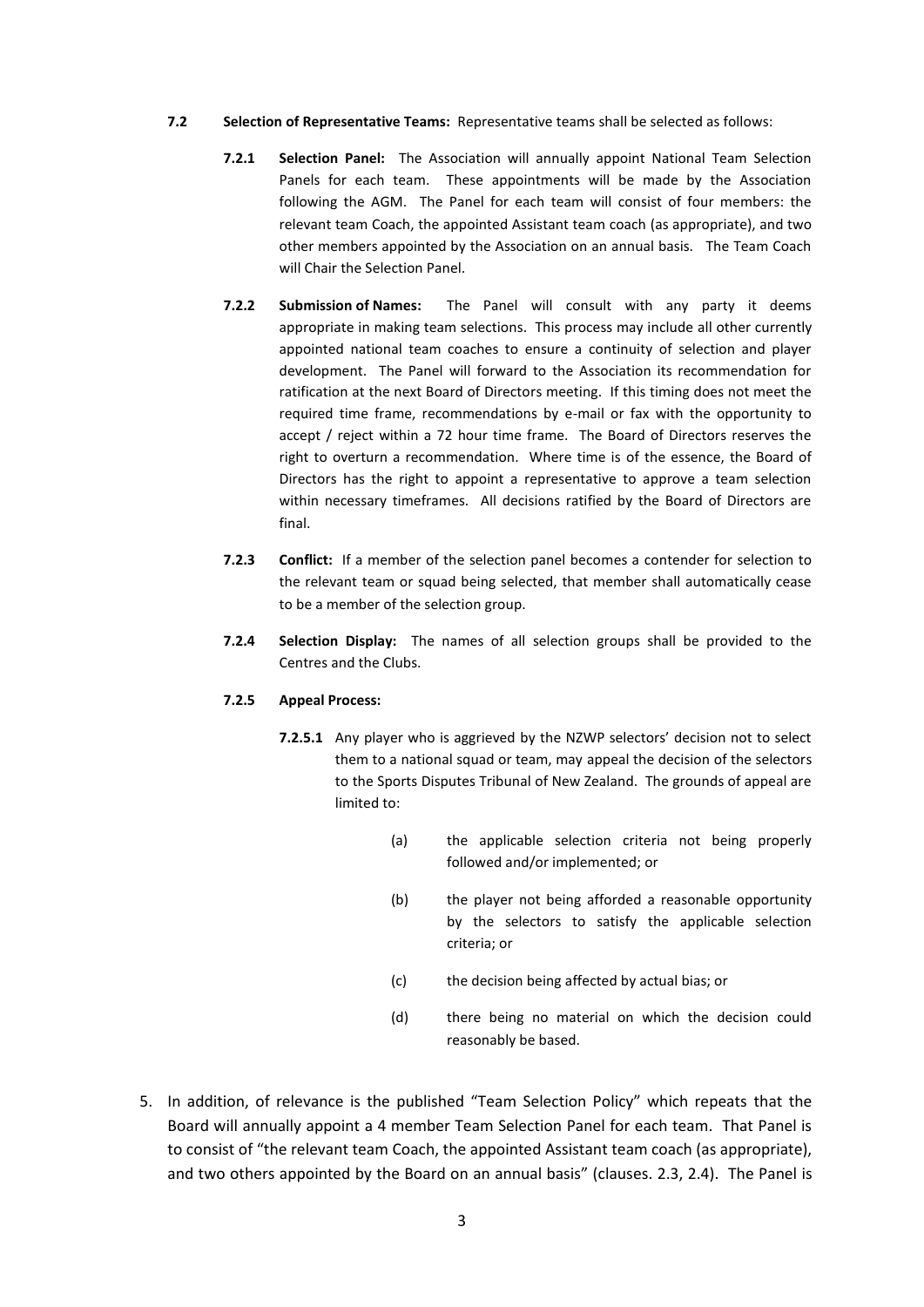empowered to consult with any party it deems appropriate in making team selections (clause 2.6). It is not clear from the language of the relevant provisions whether the selection decision is that of the Panel. Clause 2.7 requires the Panel to forward its "recommendation" for "ratification" at the next Board meeting. While "ratification" typically refers to the confirmation of an act that has already occurred, clause 2.7 goes on to say "provided that, if timing does not allow for this, the recommendation can be sent to individual Board members with the "opportunity to *accept/reject* [emphasis added] within a 72 hour time frame". This is more consistent with the selection decision residing with the Board. Clause 2.7 also expressly provides that the Board "reserves the right to overturn a recommendation". "Overturn" is more consistent with the reversal of an action already taken. We think that, for the future, these ambiguities could usefully be addressed in a revision of the Regulations and Policy document.

#### **Procedure followed by the Selection Panel**

6. Eelco Uri gave detailed evidence of the considerations that led to the selection decision. In summary, the selection panel met as a group after a training camp in June and also consulted with coaches and officials who had been at an Australian event earlier and obtained their views. The team squad from which a final selection of 11 players would be made at that time consisted of 14 players so that, clearly, 3 would be eliminated. The Panel approached the matter by identifying specialist positions, which were filled by specialist players, and then looked at those players who could best be what was called an outside player who could also, as needed deputise for a specialist position. Kate was not regarded by the Panel as a specialist although her evidence was that she had played frequently in the centre back position for her club team. Eelco in his brief of evidence summarised the approach in this way:

> In a broad sense, our first and most important consideration in selecting the team was ensuring that we had the best players at specialist positions. The next consideration was how versatile players were (whether they provide backup in other positions, given squad size restrictions). Finally we had a specific focus on players who were good defenders, in light of team strategy and the teams we would face at the World Championships.

- 7. Eelco also gave evidence as to statistics in relation to each player that had been compiled at the Australian tournament. Ultimately, the decision made by the Panel was that Kate was one of those who should be excluded from selection, notwithstanding ready acknowledgment that she was a talented and conscientious player whose performance in attending training sessions and the like was exemplary.
- 8. We do not think we are able to second guess this exercise of judgment by the selectors. In our view, the evidence established that they had approached the matter in a rational way and had brought their own experience to bear in a manner that was open to them. Accordingly, we do not think it was one of those very rare cases where the Tribunal can say that selectors had acted irrationally or in an unprincipled way.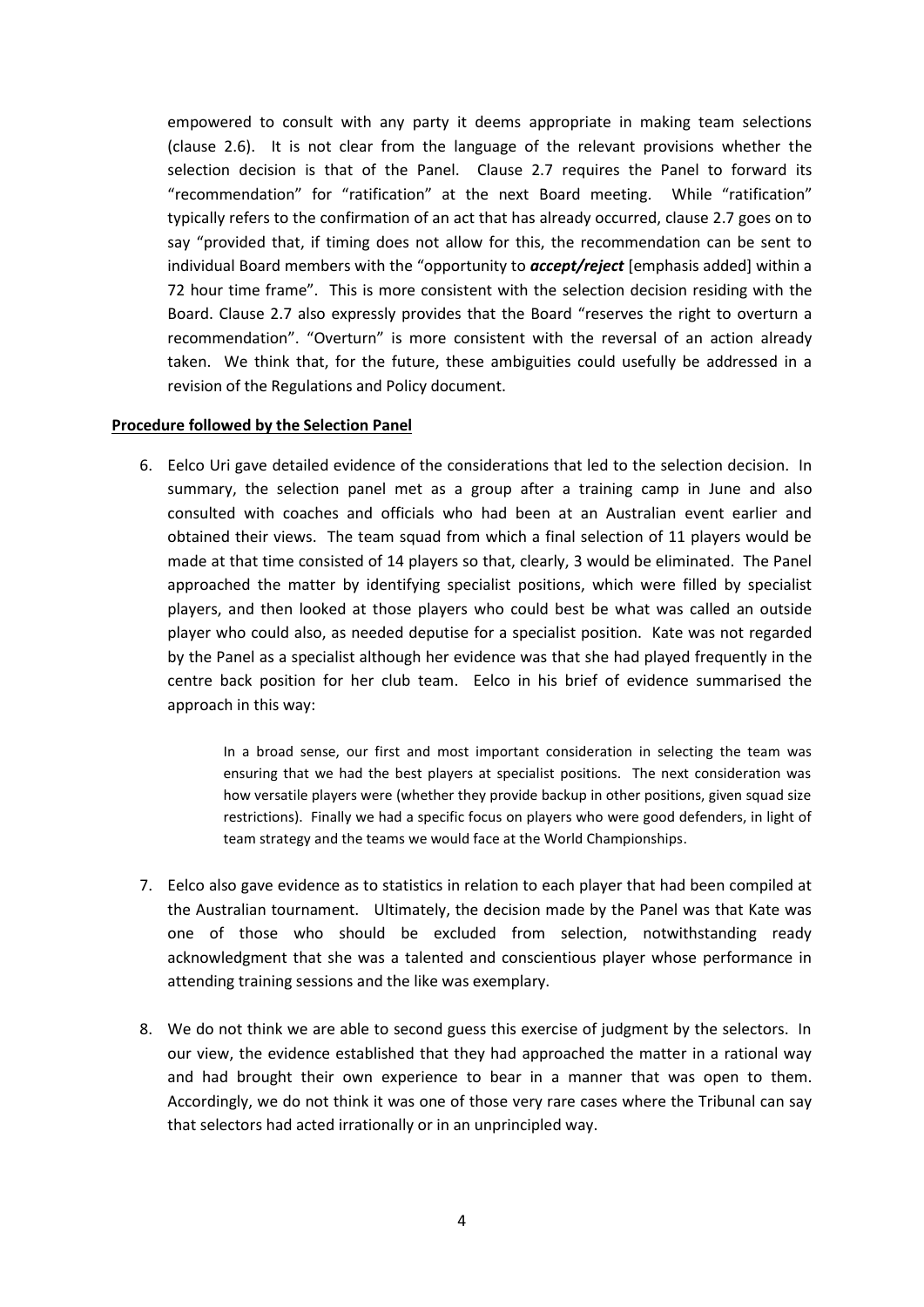9. That however is not the end of the matter necessarily and we therefore turn next to other matters that were raised to impugn the selection decision.

## **Assurances given to Kate that she would be selected**

- 10. The evidence was that in December, at a time when Kate was determining whether to make the commitment to compete for a place in the World Championship team in 2015, given other commitments, in the way of University studies, that she had, she was assured (through her mother) by Eelco that she was in the team and that her name was "on a ticket". It was claimed that Eelco had said further, in effect, that the players who were born in 1995 would be given priority (over younger swimmers). Later Eelco provided a letter, dated 17 February 2015, to Kate to give to the University. That letter said that Kate was a member of the NZWP National Teams Programme and that "Kate is currently a member of our Junior Water Polo Team which will participate in the 2015 FINA Women's Junior World Water Polo Championship (and preparation)…"
- 11. In his evidence at the hearing Eelco said his statements had been misinterpreted. He said that the intention was that Born 95s would be given an opportunity to be selected for the world championships, not priority over younger swimmers. Eelco said in a supplementary brief that he was not in a position to unilaterally select Kate for the team and that realistically no selection decision could have been made so far out from the competition. Our view is that, while it was unfortunate that Kate and her mother had obtained the impression from what Eelco said, both to Kate's mother and then later to the University, that Kate was already selected, that was not in fact the case, and could not have been.

## **Mode of communication to Kate as to her non-selection**

- 12. The evidence from the appellant was that the manner in which Attila advised her that she had not been selected and the reasons he gave for her non-selection were humiliating and inappropriate. Attila prepared a written brief but did not deny having made these statements. We therefore accept that they were made.
- 13. While this was unfortunate we do not think that it provides a ground for setting aside the decision not to select Kate. As stated above, we think that the process and reasoning followed by the Panel, in terms of position selections, were rational and available to the Panel to make (subject to the question next considered of whether the Panel was properly constituted and whether the prescribed selection process was followed).

## **Appointment of Panel and prescribed selection process**

- 14. As stated above, there were deficiencies both in relation to the appointment of the Selection Panel and in the decision-making process that was followed. Specifically:
	- (1) There was no evidence that the Panel was selected, as required, after the last AGM, which was held in March 2015 (Regulations, clause 7.2.1 and see also Policy, para. 2.3);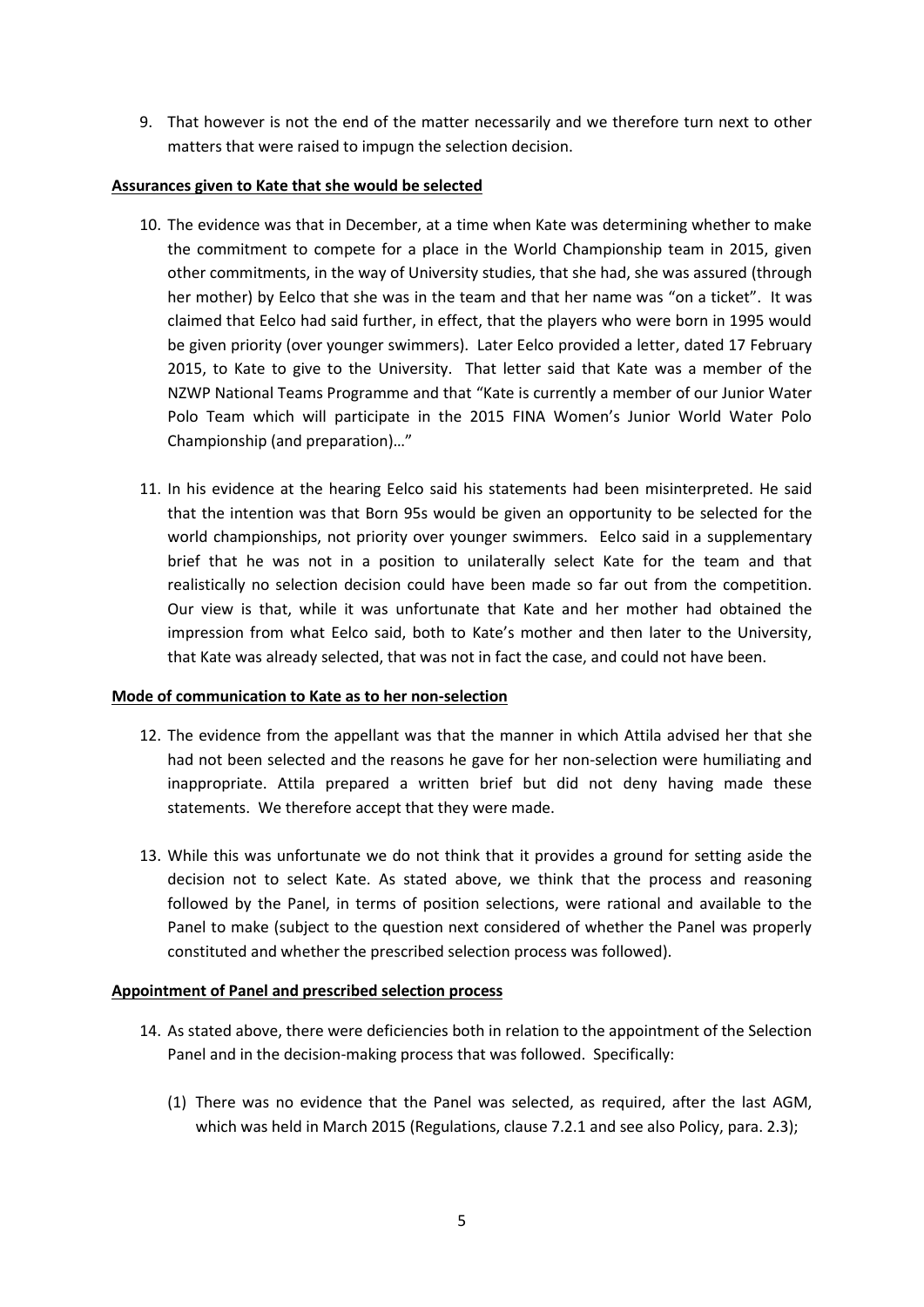- (2) Only 3 and not 4, as required, selectors were appointed (Regulations, clause 7.2.1 and Policy 2.4);
- (3) The Panel made and announced the selection decision before it was ratified by the Board (Regulations, clause 7.2.2 and Policy 2.7).
- 15. It was argued for NZWP that the deficiencies in the appointment of the Panel were a mere "technicality" or that, alternatively, the deficiencies were not material. The basis of the latter submission was that because there had been consultation with others, including the manager who attended the Australian tournament and the men's junior assistant coach who was at that tournament and that the views expressed coincided with those of the selectors, and because a fourth selector may well have been the manager, the outcome of a reconstituted 4 person panel would have been the same. The point could also be made that a fourth member who disagreed with the other 3 existing members could not have altered the outcome. What is not known however is whether the contribution that a fourth member made to discussion and debate among the members of the panel may have persuaded others to a different point of view from that which was finally reached.
- 16. The submission for NZWP on the further issue as to the failure to follow the prescribed process of the Panel forwarding its "recommendation" to the Board for ratification was that, on the contrary, NZWP had complied with the requirements as the recommendation for the team selection had been presented to the Board, considered and duly ratified. NZWP's position on the issue of the announcement of the team prior to ratification by the Board was less clear but seemed to amount to a submission that the prior announcement was "unfortunate" but that, in any event, the Board agreed with the Panel and so there was no insuperable problem. That approach does rather relegate the Board's role to that of a rubber stamp or at least compromises its ability to challenge or disagree with the Panel's views once announced. NZWP conceded that reversing a publically announced selection decision would be embarrassing but asserted that it would have done so if the Board had taken issue with the proposed team selection.
- 17. As a Tribunal, we take a more serious view of these deficiencies. NZWP has laid down, in its Constitution, its Regulations and its Policy Statement the rules that govern the appointment of its selectors and the processes that lead to the final selection decision, which involve the Board of directors as well as the Selection Panel. Those rules are published and known or are available to players who are seeking selection. They are entitled to expect that NZWP will follow and abide by its own rules. We accept that difficulties may arise if the rules are ambiguous (as discussed above) or simply do not address an issue. For that reason, it is obviously desirable that rules are from time to time reviewed and, if necessary, amended to rectify difficulties that have been experienced.
- 18. We come back below to the consequence of these failures. However, first we need to refer to a submission that was made by NZWP that was severely criticised by Kate's parents on her behalf and we think rightly so. This was stated by NZWP in the following terms: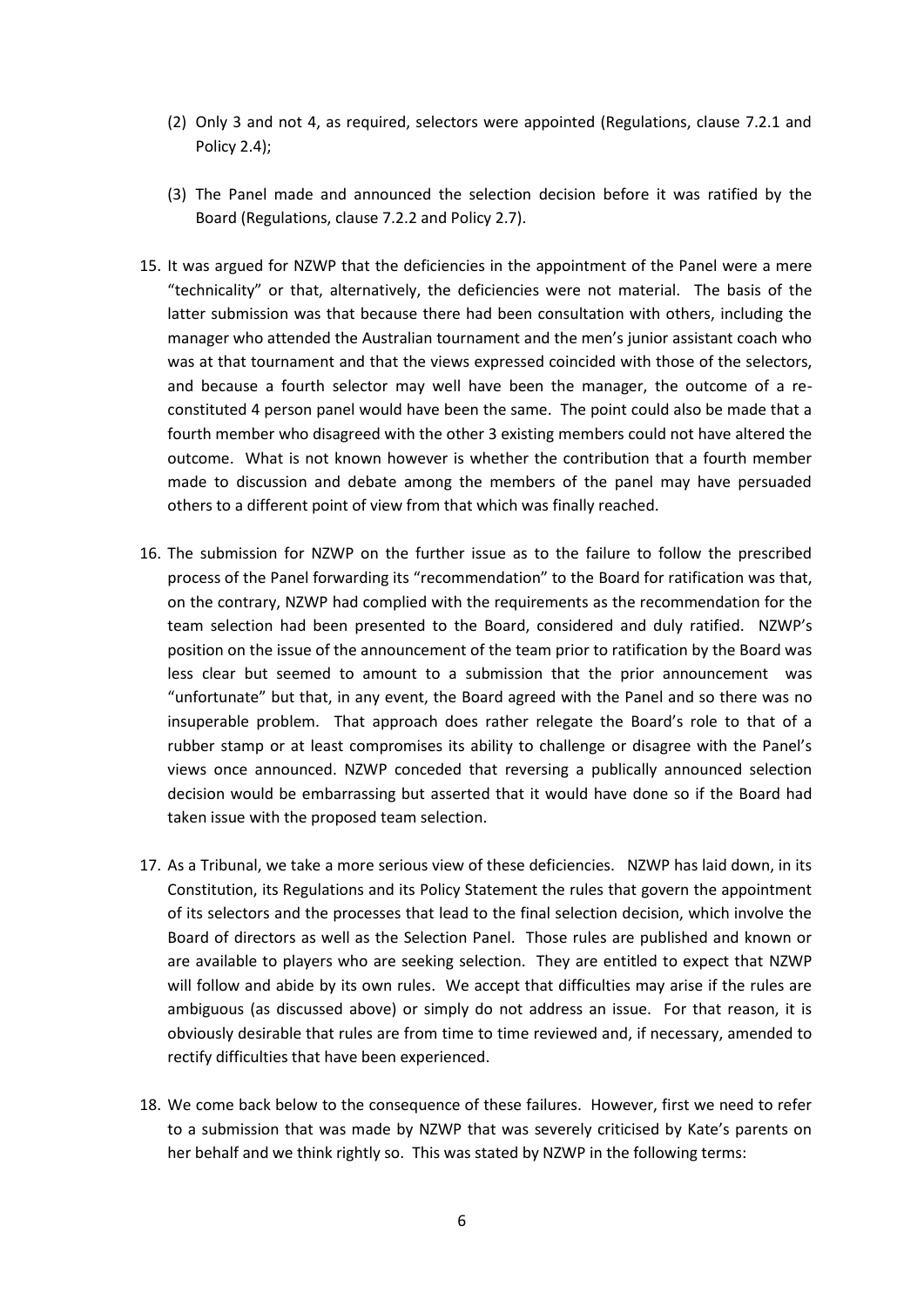NZWP observes that, if it is ordered to re-do the selection of the team, there is a possibility that it will not be able to send a team to the Junior World Championships. The coach of the team is currently overseas with the senior team and will not be returning to [New Zealand] before the Junior World Championships. Moreover, it is not clear that NZWP would be in a position to appoint a further selector under the Regulations (which require selectors to be appointed after the AGM). [para. 74 of NZWP Written Submissions and see also para. 5 to the same effect]

19. This statement was challenged by the Tribunal and counsel for NZWP agreed ultimately that it would be possible for a new Panel, including Attila overseas, to communicate and make a recommendation to the Board which could then make or ratify a selection decision, without jeopardising the team's participation in the World Championships. An issue was raised as to the ability of the Board to appoint the Selection Panel (as opposed the General Meeting) but we have no doubts on this question and refer in particular to 2.3 of the Policy Statement referred to above. If the outcome of this appeal were that the present selection decisions were set aside and the matter referred back to NZWP, we would expect NZWP to pull out all the stops to ensure that a Panel was properly appointed and the selection process, including reference to the Board, followed with the utmost expedition to ensure that the participation of an U20 team in the forthcoming World Championships did proceed.

#### **Decision**

- 20. As stated above, we do not feel able to challenge the reasoning of the Selection Panel as to its reasoning for its selection decisions and in particular for the exclusion of Kate for the team.
- 21. However, there is still the important legal question as to whether (a) the Selection Panel was validly appointed; and (b) whether the prescribed procedure for the Panel to make a recommendation to the Board for its ratification was followed.
- 22. There are two views on this. The strict decision is that these are matters of jurisdiction and not mere "technicality", as argued by counsel for NZWP. On that approach the selection decision was invalid, either because there was no properly constituted selection panel or because it abrogated the power to make the selection decision which was vested in the Board. The alternative approach is the materiality submission made by NZWP, namely that the outcome would have been the same, given that the Panel did consult with others including a member of NZWP who might well have been the fourth selector and because the Board ultimately ratified the views of the Panel in any event. Some support for the latter view is to be found in the fact that this Tribunal in *Sarah Her-Lee v. Table Tennis New Zealand* [ST 08/14, 2 July 2014] did say that in its view *on the facts of that case* the fact that the decision was made by a quorum of 2 selectors, rather than the 3 prescribed, did not affect the validity of the selection decision because the Tribunal was not persuaded "that the appointment of a third selector would have altered the decision which was ultimately made". In the present case, all the members of the Tribunal acknowledge that there is force in the submission made by NZWP that the 3 selectors had consulted with others who had knowledge of the U20 players and that the views expressed by those persons were